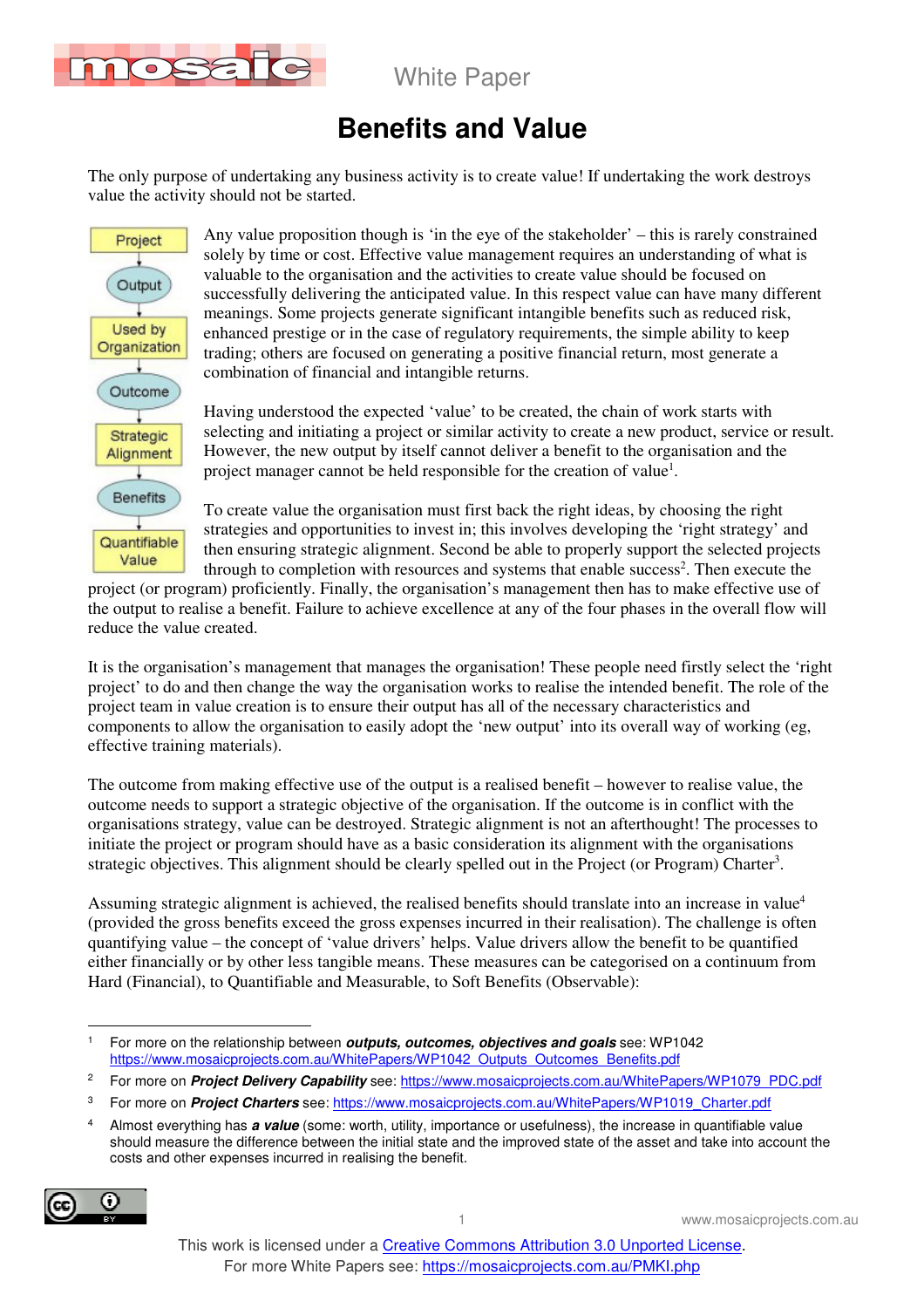- mosa
	- **Hard Benefits**: the financial value can be calculated by applying a cost/price or other valid financial formula to a quantifiable benefit e.g. reduction in staff needed.
	- **Quantifiable and Measurable Benefits**: are where there is sufficient evidence to forecast how much improvement/benefit should result from the change(s) e.g. reducing the average processing time by 10%. The value of the benefit may be tangible (hard) or intangible (soft).
	- **Soft Benefits:** can only be observed through inferences derived from behaviours or by using experience or judgement to decide the extent the benefit will be realised and then assessing the amount actually achieved; These benefits are frequently the most important and should be measured to the greatest extent possible, whilst recognising the measurements are likely to be imprecise. Typically, soft benefits are either:
		- o **Assessable**: directly surveyable (eg, staff morale assessed by survey), indirect measures (eg, reduced complaints) or indirect assessments (eg, asking line managers whether there has been an increase in staff motivation).
		- o **Perceivable:** image, feelings, or emotions (eg, proud to work for…) determined through observations.

Soft benefits often relate to changes in individuals behaviour, which in many projects are critical to the realisation of the intended benefits. The challenge is how to find valid ways of measuring them<sup>5</sup>.

### **A Benefit is a measurable gain or advantage. Value is contextual!**

Whilst connected, outcomes, benefits and value are distinctly different; they are often confused with each other. For example, in the current economic climate, organisations are finding operating capital in short supply. Therefore a new process to accelerate the billing cycle can be measured at several levels:

- The **output** from the activity to develop the new billing process is simply the new process this has no value.
- Once the organisations management starts using the new process the measurable **outcome** is a reduction in the billing cycle from (say) 45 days to 32 days.
- The **benefit** of this reduction in the billing cycle could be a reduction in operating capital needs of \$500,000.
- If borrowings are reduced, the potential **value** to the organisation of this reduction is \$500,000 at 12% interest on borrowings = \$60,000 per annum - but only if the organisation is running a bank overdraft. What matters is *'what is actually done with the money that is freed up, since clearly if managers do not find ways to utilise the money released then no value will materialise. Only with the conscious intervention of managers will an outcome yield business benefits that create value<sup>6</sup> '.*

**The value of something is not an intrinsic property**; rather it is determined by its usefulness to those who want it; and as a consequence the perceived value of a future outcome can only be quantitatively assessed against the current business paradigm – qualitative assessments are needed to assess the possible future value against a potential but uncertain, future paradigm. This means any assessment of value is contextual, the above example may trigger additional value by allowing the capital to be redeployed into another profit generating activity such as improving customer relationships, or it may have very limited value if the organisation already has several \$million sitting unused in its bank account. Consequently, from a value creation perspective, the concept of 'project success' needs to move from the simplistic measures described by the 'iron triangle' of time, cost and output (ie, 'project management success'), to a consideration of how

<sup>&</sup>lt;sup>6</sup> Ward, J, Murray, P & David, E 2004, Benefits Management Best Practice Guidelines, Document Number : ISRC-BM-200401, School of Management, Cranfield University, Bedford, United Kingdom.



 $\overline{a}$ 

<sup>5</sup> For more on **assessing value** see: https://www.mosaicprojects.com.au/Mag\_Articles/SA1038\_Who\_Values\_Value.pdf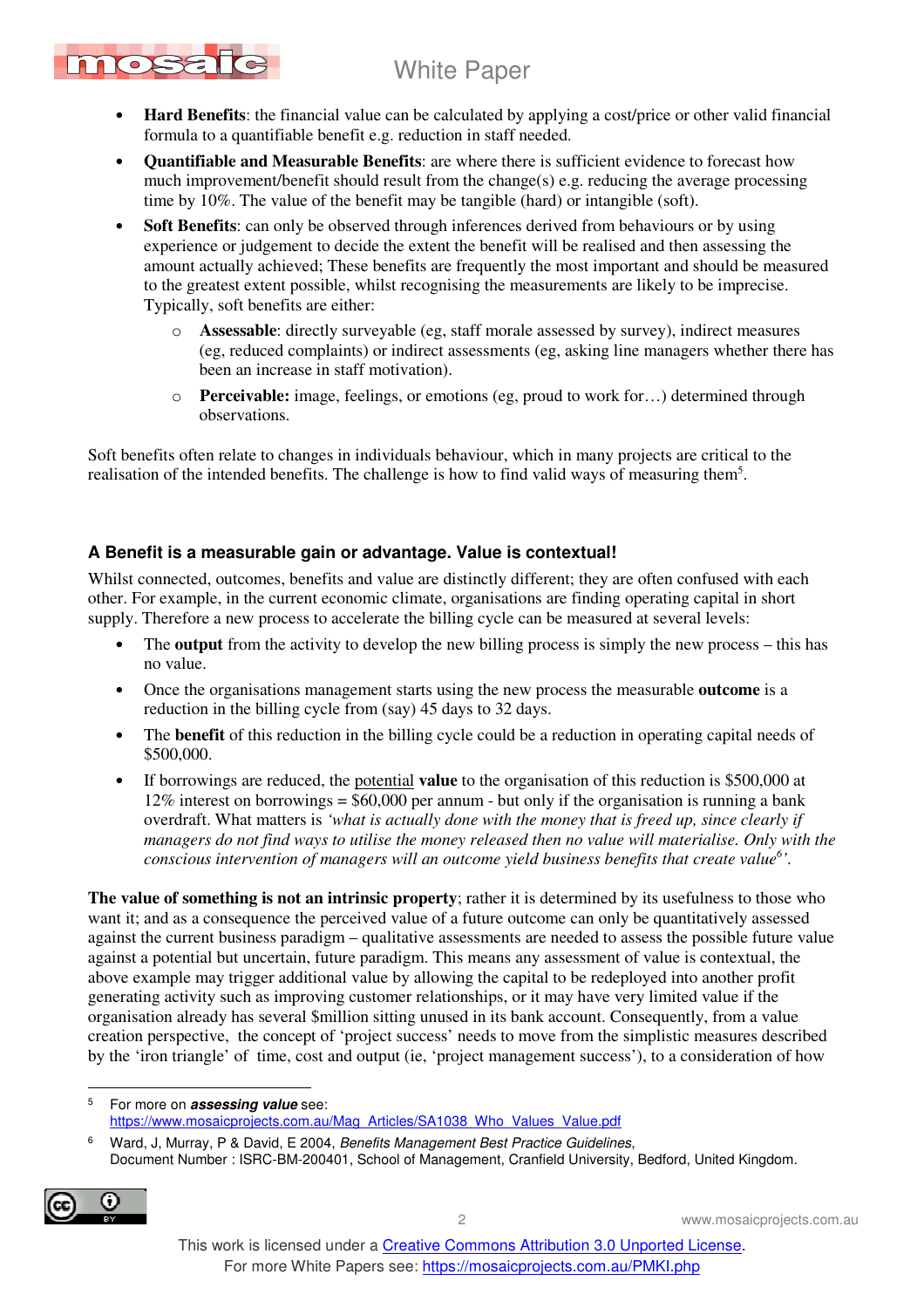

the project can enable the 'client' and other stakeholders to create value. The concept of the project as a value co-creation process links the project to its client and emphasises the need for the stakeholders to work together to create value. This incorporates the concept of organisational change and recognises that the concept of value can reach beyond simple tangible measures - project success has a broader scope than just achieving project management success.

#### **The value proposition**



Once the whole organisation is aware of the value proposition, decisions to de-scope the initial work to meet time constraints and/or cost constraints can be made sensibly.

- A decision to de-scope the billing system project to achieve a 2 week saving in time that results in a 6 week longer implementation period (eg, by reducing training development) is clearly counterproductive.
- Similarly a decision to de-scope the project to avoid a \$5,000 cost overrun that changes the reduction in the billing cycle time from 13 days to 6 days will result in a halving of the capital saving and a cost increase to the organisation of \$30,000.

The challenge is identifying and communicating the value drivers to all levels of management involved in the activity so that valuable decisions are made in preference to knee jerk gut reactions focused on short term, easy to measure metrics. But even this is not straightforward! Value is not universally distributed among stakeholders; what look likes value to one party may be worthless to another. Value exists only with the recognition of a benefit, or benefits by a stakeholder - the value proposition exists in the mind of the stakeholder and each stakeholder will see the value in a proposition differently.

Value is also contextual. If there is no exchange (or input), people tend not to value something. Conversely, if someone has spent effort, money and/or time, they are very likely to want to see a return from their input and this has value to them. Finding the 'right' value proposition requires understanding each of the key stakeholders 'stake' in the project and the organisation and then framing the benefits in terms of the stakeholder's perspective on value.

Risk management is also an important aspect of value creation. Outcomes are not always as expected! There may be negative and/or unexpected outcomes leading to some disbenefits and loss of value. Responsible managers need to actively consider the full range of potential outcomes in terms of them being expected or unexpected, positive or negative. Then ensure the expected negative outcomes represent a price worth paying to obtain the positive benefits. Risks associated with identified negative outcomes should where practicable be mitigated by using effective risk management processes at all of the appropriate levels<sup>7</sup>.

In summary, value is created by meeting the strategic needs of the organisation's stakeholders - this requires careful analysis and understanding of who they are and what are their real requirements; ie, effective change

 $\overline{a}$ 7 For more on **risk management** see: https://mosaicprojects.com.au/PMKI-PBK-045.php



This work is licensed under a Creative Commons Attribution 3.0 Unported License. For more White Papers see: https://mosaicprojects.com.au/PMKI.php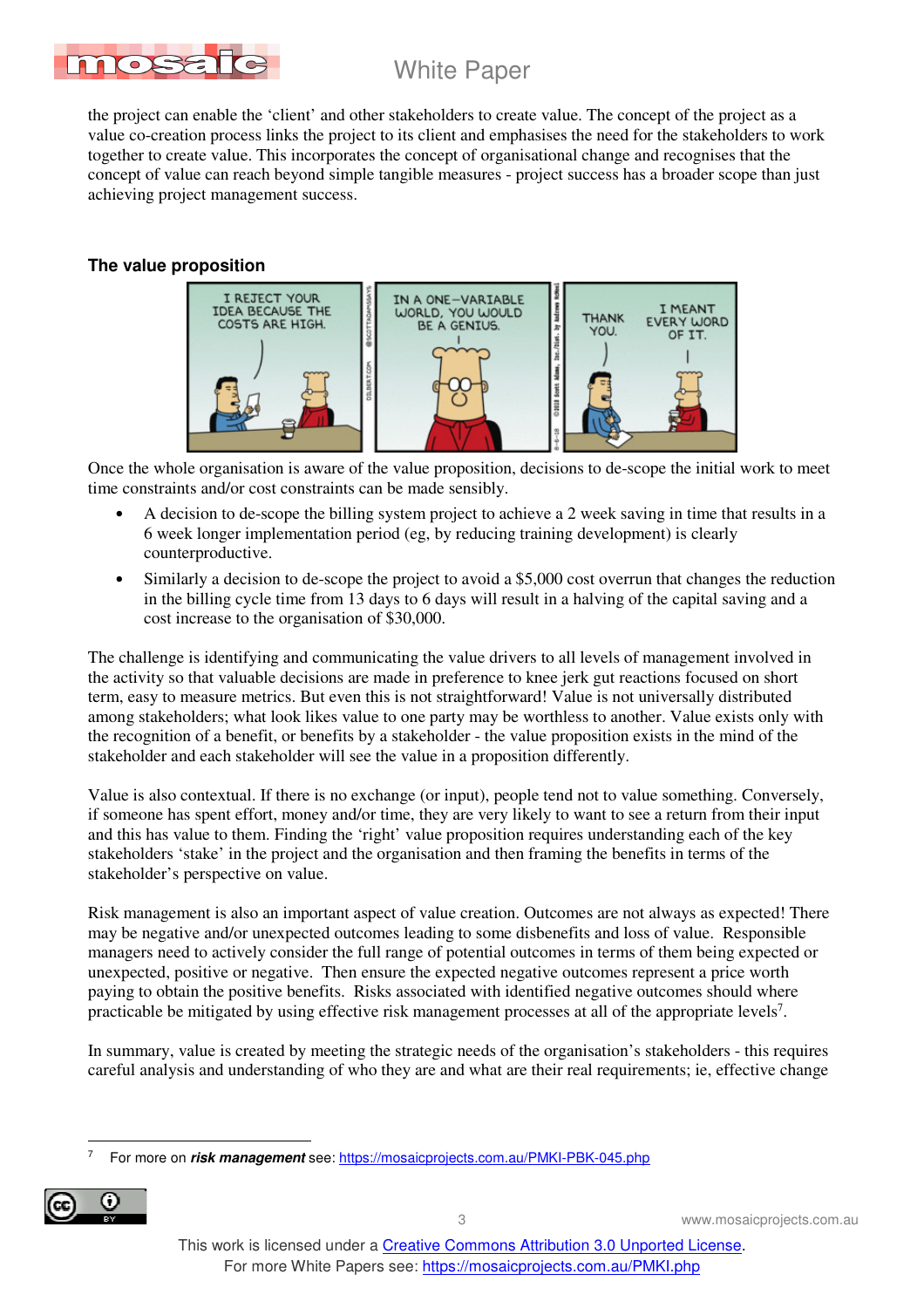management<sup>8</sup> supported by stakeholder management<sup>9</sup> and a focus on the overall value proposition. At the end of the day, value is in the eye of the stakeholder! Either your stakeholders like what you have created and use it to realise value, or they don't like it, don't use it and no value is created.

#### **Benefits Management**

mosaid

The concept of 'benefits management' is becoming increasingly important in overall framework of project delivery capability<sup>10</sup>. The primary benefits intended to be created as a result of the project or program need to be identified and monitored in ways that are not unnecessarily bureaucratic.

The precursors to realising the benefit(s), and managing the process are:

- 1. A clear understanding of the intended benefits and importantly agreeing ways of prioritising between benefits if trade-offs are needed to optimise the overall outcome.
- 2. Inclusion of realistic and rigorous benefits assessment in the portfolio selection processes<sup>11</sup> to choose projects and programs to invest in.
- 3. An effective project delivery capability that will create the assets that underpin the potential for benefits to be realised (ie, the project deliverables).
- 4. An effective organisational change management capability<sup>12</sup> that manages all of the other factors necessary to make effective use of the assets created by the project/program; including training, operational support and facilitating the necessary cultural changes within the organisation.

### The *TOP Benefits Management Centre of Expertise<sup>13</sup>* has simplified this to five core sets of processes:



- **Control** the role of the scope and portfolio management processes that control what value is made available within the project and across the portfolio.
- **Benefits Identification** the effective identification, maximization and then optimization of the available value – to get the 'best bang for each buck'.
- **Benefits Delivery** based on an active change management approach leveraging off the project's outcomes to maximize the realization of the available value.

- 9 For more on effective **stakeholder management** see: https://mosaicprojects.com.au/PMKI-TPI-075.php
- <sup>10</sup> For more on **PDC (project delivery capability)** see: https://www.mosaicprojects.com.au/WhitePapers/WP1079\_PDC.pdf
- <sup>11</sup> For more on **portfolio management** see: https://www.mosaicprojects.com.au/WhitePapers/WP1017\_Portfolios.pdf
- <sup>12</sup> For more on **organisational change management** see: https://www.mosaicprojects.com.au/WhitePapers/WP1078\_Change\_Management.pdf
- 13 For more on **TOP**, see: https://www.totallyoptimizedprojects.com/



4 www.mosaicprojects.com.au

 8 For more on **change management** see: https://www.mosaicprojects.com.au/WhitePapers/WP1078\_Change\_Management.pdf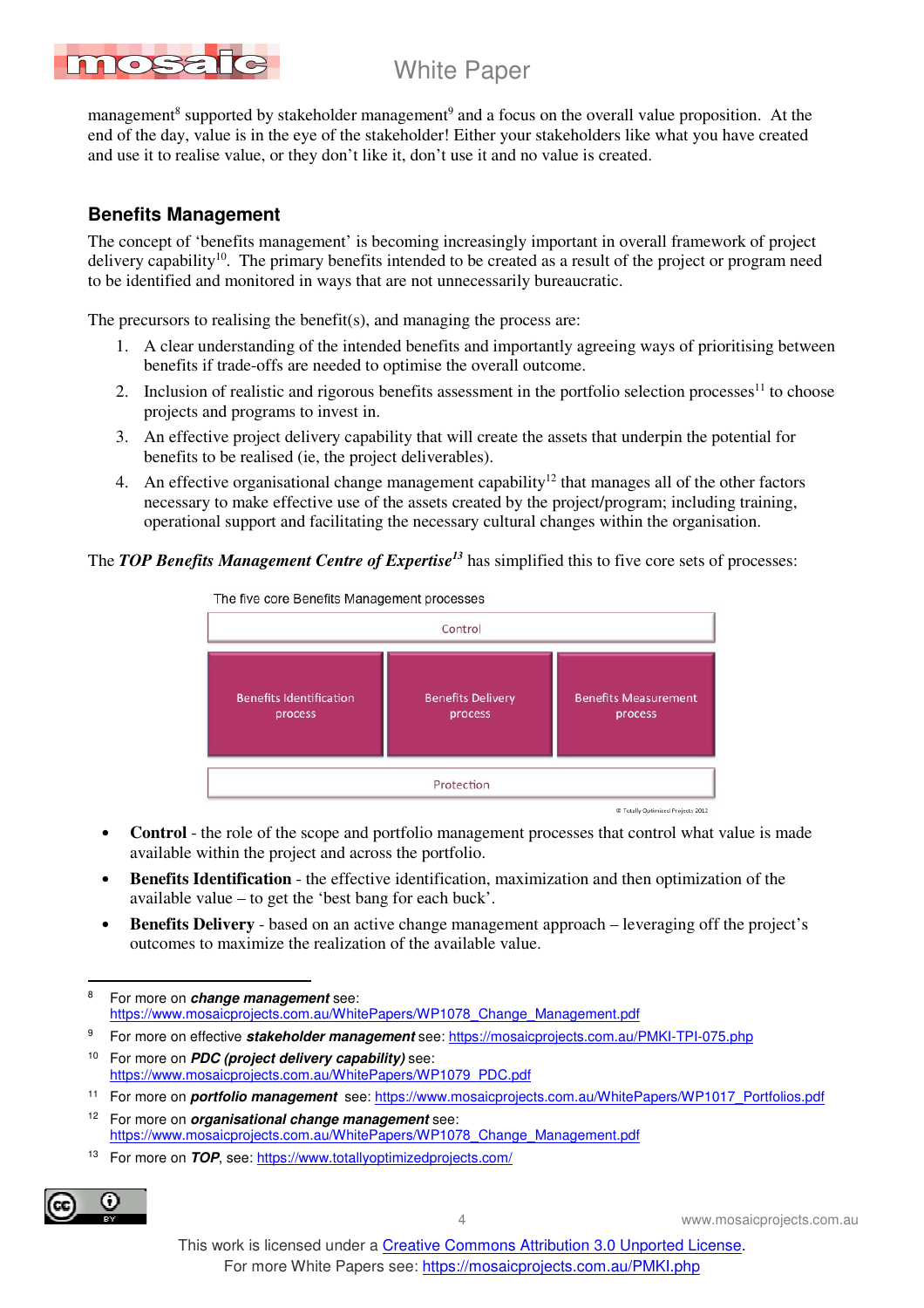- mosa
	- **Benefits Measurement** the continuous monitoring and measurement of the steps towards the delivery of each benefit and then the actual benefit itself, with the ability to fully analyse any variances and their causes.
	- **Value Protection** through effective risk management and governance, equipping the sponsor and senior management team to focus on their primary role: the protection and delivery of the optimised business value from the project investment.

Protecting benefits is probably the most underrated aspect of 'benefits management'. Poorly designed projects can prevent benefits from being delivered in the future; they can be:

- Designed out of existence by the way the solution is developed
- Lost through neglect and lack of action to realise them
- Lost through the business staff's inability to deliver them
- Lost through the whole benefits focus being on measurement rather than delivery action.

Without action to deliver them, most benefits will be lost! Benefits realisation is a change management process<sup>14</sup>, not just a measurement process. Benefits can and should be realised:

- During the project
- At the time of implementation (or implementations if staged), and
- After the end of the project.

But there has to be effective Benefits Delivery Plans with clear measures of success if they are to be realised. These Benefits Delivery Plans start with the project outputs and continue on to deliver the business outcomes, benefits and value<sup>15</sup>. These Plans need to be developed in conjunction with, and owned by the business to ensure that they are reasonable and within the capability of the business area to successfully execute.

There are a steadily increasing number of courses and qualifications focusing on the management of benefits, it is important that these are seen as general management skills, not as a sub-set of project or program management. The realisation of benefits to create value, the organisations 'value delivery capability' is a core competence for every successful organisation.

## **LogFRAME<sup>16</sup>**

Logical Framework (LogFrame) is a methodology mainly used in the design, monitoring and evaluation of international development projects, particularly 'soft projects' such as business improvement, culture change and systems development where the results are not physically tangible.

The core of the Logical Framework takes the form of a series of connected propositions:

- If these Activities are implemented, and these Assumptions hold, then these Outputs will be delivered
- If these Outputs are delivered, and these Assumptions hold, then this Purpose will be achieved.
- If this Purpose is achieved, and these Assumptions hold, then this Goal will be achieved.

<sup>&</sup>lt;sup>16</sup> For more on LogFRAME see: http://en.wikipedia.org/wiki/Logical\_framework\_approach



5 www.mosaicprojects.com.au

 $\overline{a}$ <sup>14</sup> For more on **change management** see: https://www.mosaicprojects.com.au/WhitePapers/WP1078\_Change\_Management.pdf

<sup>15</sup> For more on **outputs, outcomes, objectives and goals** see: WP1042 https://www.mosaicprojects.com.au/WhitePapers/WP1042\_Outputs\_Outcomes\_Benefits.pdf